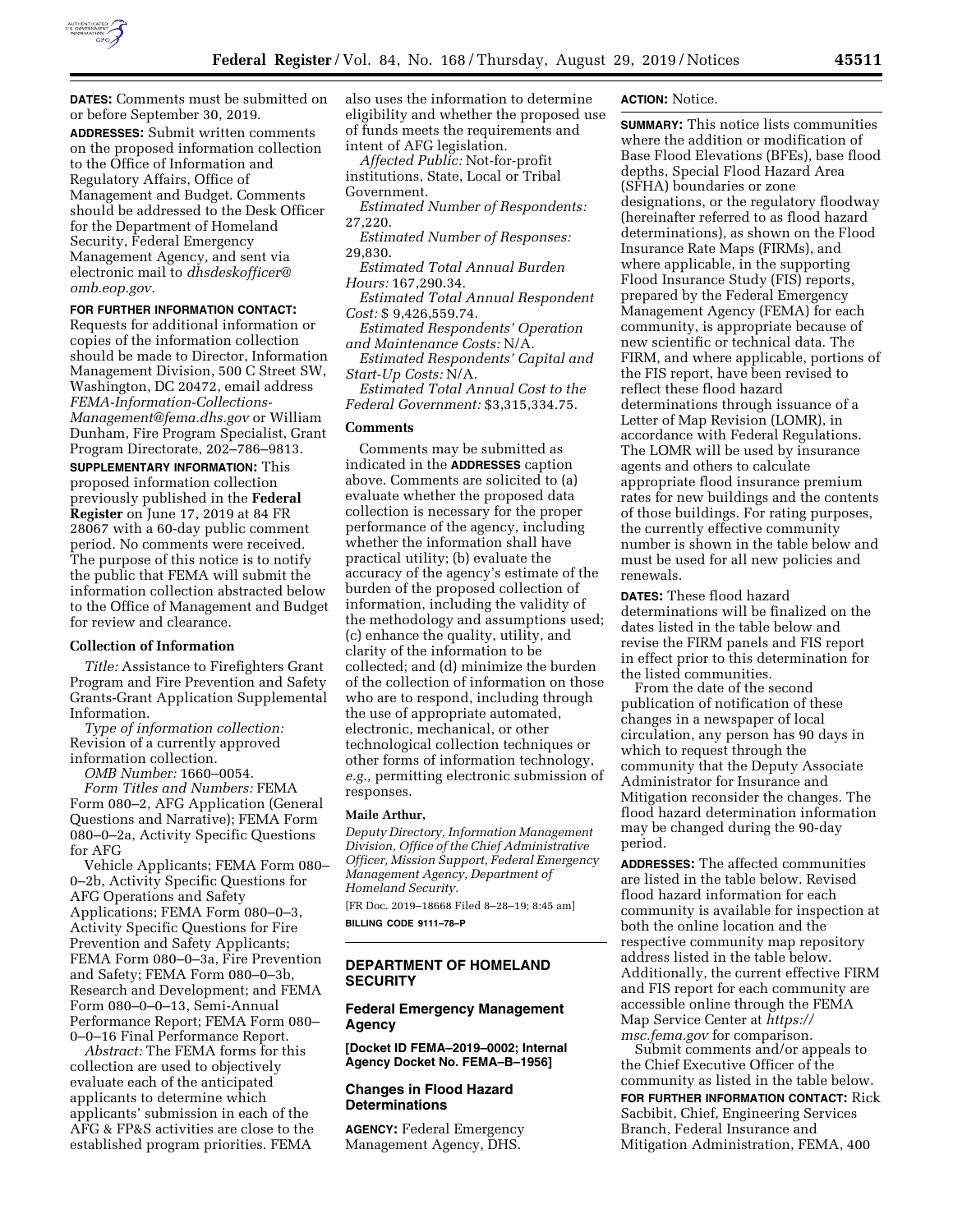C Street SW, Washington, DC 20472, (202) 646–7659, or (email) *[patrick.sacbibit@fema.dhs.gov](mailto:patrick.sacbibit@fema.dhs.gov)*; or visit the FEMA Map Information eXchange (FMIX) online at *[https://](https://www.floodmaps.fema.gov/fhm/fmx_main.html) [www.floodmaps.fema.gov/fhm/fmx](https://www.floodmaps.fema.gov/fhm/fmx_main.html)*\_ *[main.html](https://www.floodmaps.fema.gov/fhm/fmx_main.html)*.

**SUPPLEMENTARY INFORMATION:** The specific flood hazard determinations are not described for each community in this notice. However, the online location and local community map repository address where the flood hazard determination information is available for inspection is provided.

Any request for reconsideration of flood hazard determinations must be submitted to the Chief Executive Officer of the community as listed in the table below.

The modifications are made pursuant to section 201 of the Flood Disaster Protection Act of 1973, 42 U.S.C. 4105,

and are in accordance with the National Flood Insurance Act of 1968, 42 U.S.C. 4001 *et seq.,* and with 44 CFR part 65.

The FIRM and FIS report are the basis of the floodplain management measures that the community is required either to adopt or to show evidence of having in effect in order to qualify or remain qualified for participation in the National Flood Insurance Program (NFIP).

These flood hazard determinations, together with the floodplain management criteria required by 44 CFR 60.3, are the minimum that are required. They should not be construed to mean that the community must change any existing ordinances that are more stringent in their floodplain management requirements. The community may at any time enact stricter requirements of its own or pursuant to policies established by other Federal, State, or regional entities. The flood hazard determinations are in accordance with 44 CFR 65.4.

The affected communities are listed in the following table. Flood hazard determination information for each community is available for inspection at both the online location and the respective community map repository address listed in the table below. Additionally, the current effective FIRM and FIS report for each community are accessible online through the FEMA Map Service Center at *[https://](https://msc.fema.gov) [msc.fema.gov](https://msc.fema.gov)* for comparison. (Catalog of Federal Domestic Assistance No. 97.022, ''Flood Insurance.'')

## **Michael M. Grimm,**

*Assistant Administrator for Risk Management, Department of Homeland Security, Federal Emergency Management Agency.* 

| State and county | Location and<br>case No.                                                               | Chief executive<br>officer of community                                                                                                           | Community map<br>repository                                                                                                      | Online location of<br>letter of map revision   | Date of<br>modification | Community<br>No. |
|------------------|----------------------------------------------------------------------------------------|---------------------------------------------------------------------------------------------------------------------------------------------------|----------------------------------------------------------------------------------------------------------------------------------|------------------------------------------------|-------------------------|------------------|
| Arizona:         |                                                                                        |                                                                                                                                                   |                                                                                                                                  |                                                |                         |                  |
| Maricopa         | City of Buckeye,<br>$(19 - 09 -$<br>0337P).                                            | The Honorable Jackie A.<br>Meck, Mayor, City of<br>Buckeye, 530 East<br>Monroe Avenue, Buck-<br>eye, AZ 85326.                                    | <b>Engineering Department,</b><br>530 East Monroe Ave-<br>nue, Buckeye, AZ<br>85326.                                             | https://msc.fema.gov/portal/<br>advanceSearch. | Nov. 22, 2019           | 040039           |
| Maricopa         | Town of Fountain<br>Hills, (18-09-<br>2286P).                                          | The Honorable Ginny<br>Dickey, Mayor, Town of<br>Fountain Hills, 16705<br>East Avenue of The<br>Fountains, Fountain<br>Hills, AZ 85268.           | Town Hall, 16705 East<br>Avenue of The Foun-<br>tains, Fountain Hills, AZ<br>85268.                                              | https://msc.fema.gov/portal/<br>advanceSearch. | Nov. 29, 2019           | 040135           |
| California:      |                                                                                        |                                                                                                                                                   |                                                                                                                                  |                                                |                         |                  |
| Riverside        | Agua Caliente<br>Band of<br>Cahuilla Indian<br>Reservation,<br>$(18 - 09 -$<br>1802P). | The Honorable Jeff L.<br>Grubbe, Chairman,<br>Agua Caliente Band of<br>Cahuilla Indians, 5401<br>Dinah Shore Drive,<br>Palm Springs, CA<br>92264. | Tribal Administrative Of-<br>fice, Planning and Nat-<br>ural Resources, 5401<br>Dinah Shore Drive.<br>Palm Springs, CA<br>92264. | https://msc.fema.gov/portal/<br>advanceSearch. | Nov. 29, 2019           | 060763           |
| Riverside        | City of Cathedral<br>City, (18-09-<br>1802P).                                          | The Honorable Mark<br>Carnevale, Mayor, City<br>of Cathedral City,<br>68700 Avenida Lalo<br>Guerrero, Cathedral<br>City, CA 92234.                | <b>Engineering Department,</b><br>68-700 Avenida Lalo<br>Guerrero, Cathedral<br>City, CA 92234.                                  | https://msc.fema.gov/portal/<br>advanceSearch. | Nov. 29, 2019           | 060704           |
| Riverside        | City of Lake<br>Elsinore, (19-<br>09-0548P).                                           | The Honorable Steve<br>Manos, Mayor, City of<br>Lake Elsinore, 130<br>South Main Street,<br>Lake Elsinore, CA<br>92530.                           | Engineering Division, 130<br>South Main Street,<br>Lake Elsinore, CA<br>92530.                                                   | https://msc.fema.gov/portal/<br>advanceSearch. | Dec. 9, 2019            | 060636           |
| Riverside        | City of Palm<br>Springs, (18-<br>09-1802P).                                            | The Honorable Robert<br>Moon, Mayor, City of<br>Palm Springs, 3200<br>East Tahquitz Canyon<br>Way, Palm Springs, CA<br>92262.                     | Public Works and Engi-<br>neering Department,<br>3200 East Tahquitz<br>Canyon Way, Palm<br>Springs, CA 92262.                    | https://msc.fema.gov/portal/<br>advanceSearch. | Nov. 29, 2019           | 060257           |
| Riverside        | City of Rancho<br>Mirage, (18-<br>09-1802P).                                           | The Honorable Iris<br>Smotrich, Mayor, City of<br>Rancho Mirage, 69825<br>Highway 111, Rancho<br>Mirage, CA 92270.                                | City Hall, 69-825 High-<br>way 111, Rancho Mi-<br>rage, CA 92270.                                                                | https://msc.fema.gov/portal/<br>advanceSearch. | Nov. 29, 2019           | 060259           |
| Riverside        | City of Wildomar,<br>$(19 - 09 -$<br>0548P).                                           | The Honorable Marsha<br>Swanson, Mayor, City<br>of Wildomar, 23873<br>Clinton Keith Road,<br>Suite 201, Wildomar,<br>CA 92595.                    | City Hall, 23873 Clinton<br>Keith Road, Suite 201,<br>Wildomar, CA 92595.                                                        | https://msc.fema.gov/portal/<br>advanceSearch. | Dec. 9, 2019            | 060221           |